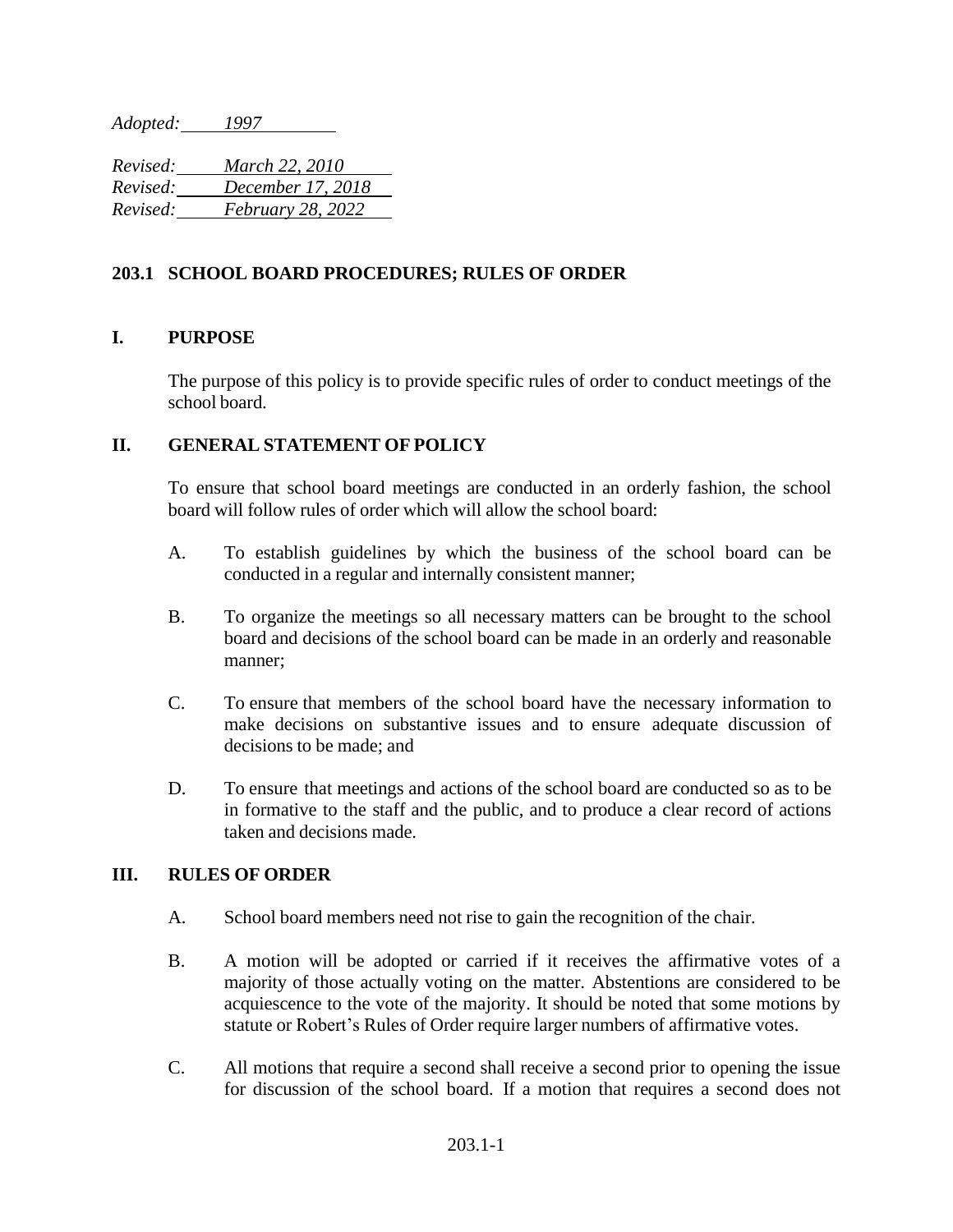receive a second, the chair may declare that the motion fails for lack of a second or may provide the second. The names of the members making and seconding a motion shall be recorded in the minutes.

- D. The chair shall decide the order in which school board members will be recognized to address an issue. An attempt should be made to alternate between pro and con positions if appropriate to the discussion. A member shall only speak to an issue after the member is recognized by the chair.
- E. The chair shall rule on all questions relating to motions and points of order brought before the school board.
- F. A ruling by the chair is subject to appeal to the full school board pursuant to Robert's Rules of Order.
- G. The school board shall have authority to recognize any member of the audience regarding a request to be heard at the school board meeting. Members of the public who wish to be heard shall follow school board procedures.
- H. The chair has the authority to declare a recess at any time for the purpose of restoring decorum to the meeting or for any other necessary purpose.
- I. The chair shall repeat a motion or the substance of a motion prior to the vote. The chair shall call for an affirmative and a negative vote on all motions.
- J. The order in which names will be called for roll call votes will be determined by the school board.
- K. The chair has the same right and responsibility as each school board member to vote on all issues.
- L. The chair shall announce the result of each vote. The vote of each member, including abstentions, shall be recorded in the minutes. If the vote is unanimous, it may be reflected as unanimous in the minutes if the minutes also reflect the members present.
- M. A majority of the voting members of the school board constitute a quorum. The absence of a quorum may be raised by the chair or any member. Generally any action taken in the absence of a quorum is null and void. The only legal actions the school board may take in the absence of a quorum are to fix the time to which to adjourn, to adjourn, to recess or to take measures to obtain a quorum.

| <b>Legal References:</b> | Minn. Stat. § 13D.01, Subd. 4 (Open Meeting Law)           |
|--------------------------|------------------------------------------------------------|
|                          | Minn. Stat. § 122A.40 (Employment Contracts, Termination)  |
|                          | Minn. Stat. § 123B.09 Subds. 6 and 7 (School Board Powers) |